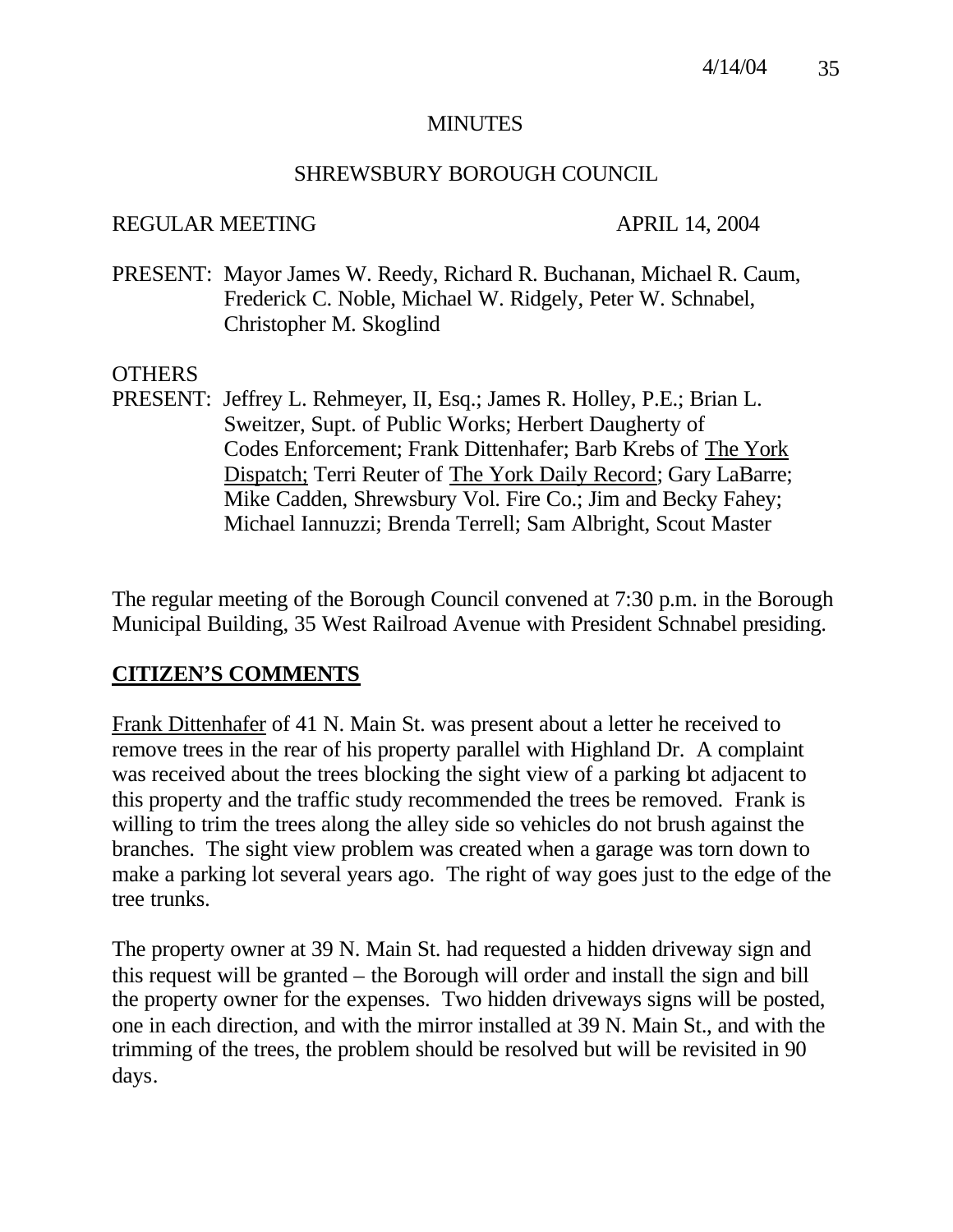There are other sight triangle problems in the Borough and when the Roads Committee tours the streets on April 24, these areas will be noted.

C. Skoglind moved that Frank trim the trees and that Brian order two signs to be posted that say hidden driveways. R. Buchanan seconded. The motion carried with all in favor.

Council stated it is not trying to undermine or second-guess Codes Enforcement; we want to work together and we still want Codes Enforcement to follow through with complaints, we are not turning our heads on this complaint, but there is historical data concerning this situation.

Jim and Becky Fahey of 65 Crosswind Dr. were present about a tree that the roots were damaged during repair of one of our utility lines. The tree is now heaving and getting worse. Brenda Terrell of 22 Crosswind Dr. was present about the same thing. The trees were planted in the right of way by the builder and after discussion, it was the consensus of Council that the tree removal should be at the expense of the property owner that the trees were in the right of way and the Borough does not want to set a costly precedent. The tree roots in the sewer line probably caused the repair to be made in the first place.

M. Caum arrived at 8:05 p.m.

A policy will be put in writing to warn homeowners of potential damage when repairs are made close to trees and that it will be their responsibility to remove a tree if it does become damaged.

A letter will be sent to the Fahays and Ms. Terrell stating Council's decision.

Mike Cadden of the Shrewsbury Vol. Fire Co. gave the first quarter fire response report. Mike also stated that most of the callouts for open burning are because of irritation to other property owners. Perhaps a time limitation could be imposed and make sure burning is done away from structures.

John and Betty Thompson of 432 N. Main St. were present about sewer capacity should they decide to sell their acreage in years to come. They have about 50 acres in the Borough. They were told the capacity is there right now, but we cannot guarantee it will be there when they are ready to develop and that the only way to make sure they have the capacity is to pay for it up front. They were told to check back every six months or so.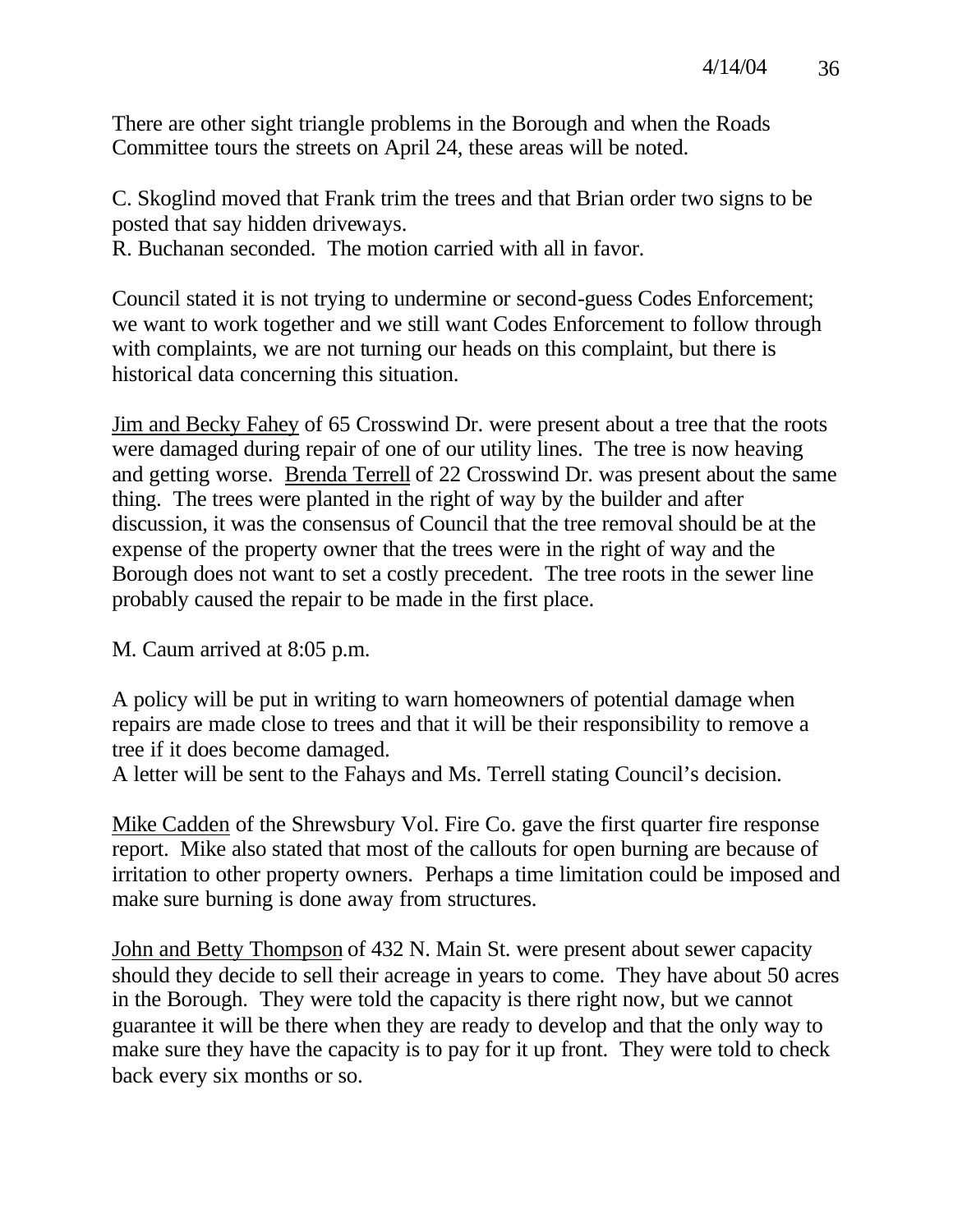Gary LaBarre stated the radio club did some more work on the EOC and when the weather breaks, they need to go up on the tower for a repair. Gary also said a lock was cut up at the repeater sight and he informed Brian right away.

# **APPROVAL OF MINUTES**

C. Skoglind moved to approve the minutes of the March 10 meeting.

F. Noble seconded. The motion carried with all in favor.

# **APPROVAL OF EXPENDITURES AND REPORT OF ACCOUNTS**

F. Noble moved to approve the expenditures and report of accounts for January and February, 2004.

R. Buchanan seconded. The motion carried with all in favor.

# **BILLS**

- Codes Enforcement fees for March \$2,456.50. \$2,265.00 in fees were collected and remitted to the Borough;
- D.F. Martin, White & Company auditing services for 2003 \$5,400.00
- CGA Law Firm fees relating to Douglas A. Miller, Grim's Glass \$2,255.00
- Kimberly Dettinger bookkeeping services for March \$500.00;
- James R. Holley & Assoc. Deer Creek construction observation \$2,086.51; Presidential Heights sanitary sewer inspection \$4,305.40; general engineering \$4,652.26; sewer map update, Forest Lakes pump station, EDUs \$538.15; sanitary sewer repairs 2003 \$623.60; streets 2004 \$633.20; Hanover trip for wells \$460.00; Chapter 94 report \$1,215.33

C. Skoglind moved to approve payment of the above bills.

M. Ridgely seconded. The motion carried with all in favor.

# **SUBDIVISION AND LAND DEVELOPMENT BUSINESS**

# Deer Creek Development Bond Reduction

Eng. Holley concurs with reduction request #3 to reduce the Bond by an amount of \$15,187.00 leaving a balance of \$185,239.00.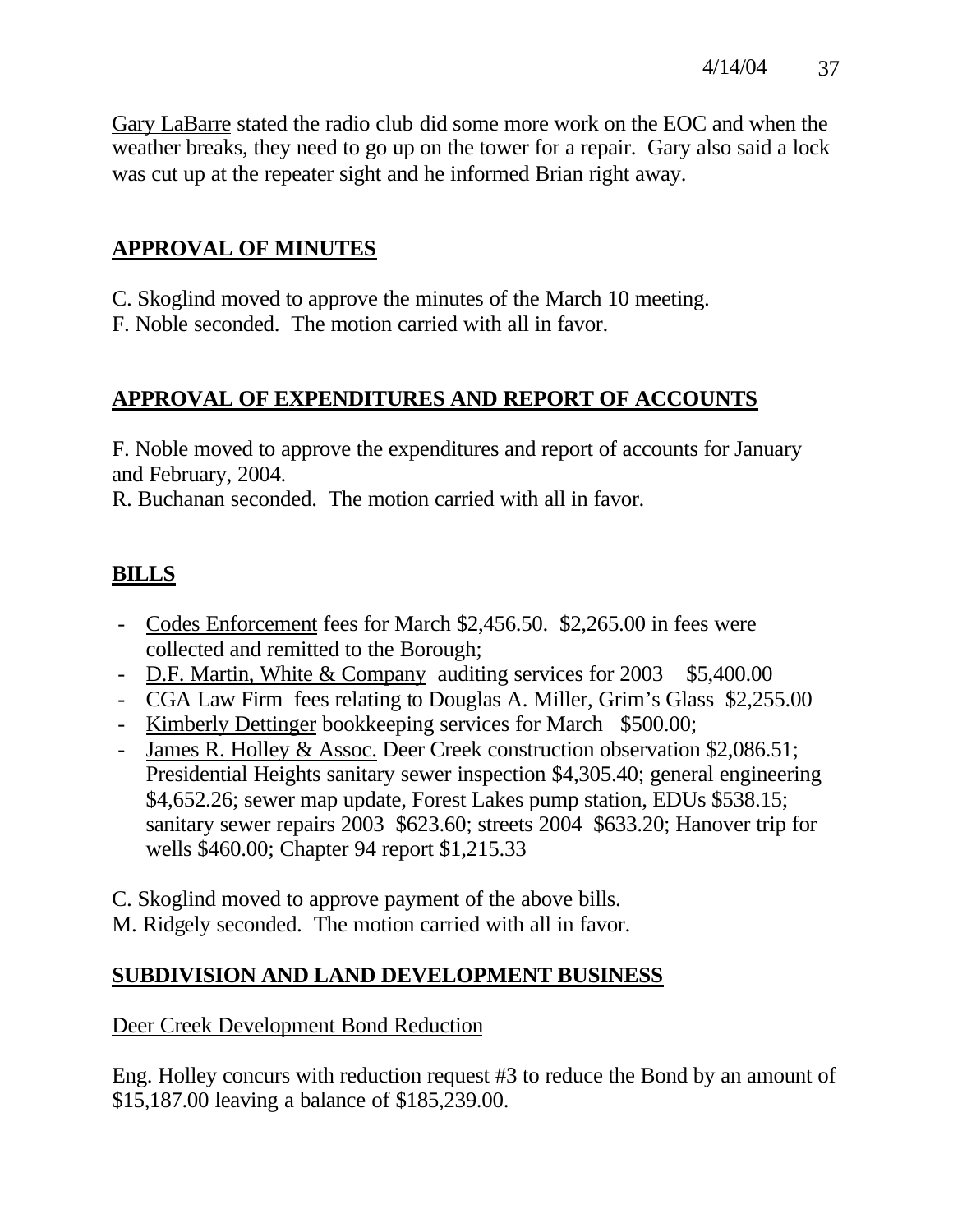M. Ridgely moved to approve the request to reduce the Bond leaving a balance of \$185,239.00.

C. Skoglind seconded. The motion carried with all in favor.

### Valley View Grove Letter of Credit Reduction

Eng. Holley concurs with reduction request #4 for the Letter of Credit by an amount of \$40,600.00 leaving a balance of \$481,407.85. The bond should be reduced by an amount of \$78,937.00 leaving a balance of \$32,141.10.

M. Caum moved to approve the request to reduce the Letter of Credit and the bond. C. Skoglind seconded. The motion carried with all in favor.

## **REPORTS**

### Zoning, Building, Permit Officer – Herbert Daugherty

## 214 S. Main St.

The zoning hearing is on hold because of court matters filed against the property owner at 210 S. Main St.

### 35 S. Main St.

The property is in compliance and the owner owes fees; he is currently in the hospital.

#### Doug Miller's Fence

The fence has been taken down and will be reconstructed to the proper height.

#### Giant Shopping Center Site

Some as-builts were received and there are corrections to be made. No new permits will be issued until the corrected as-builts are received.

### Uniform Construction Code Appeals Board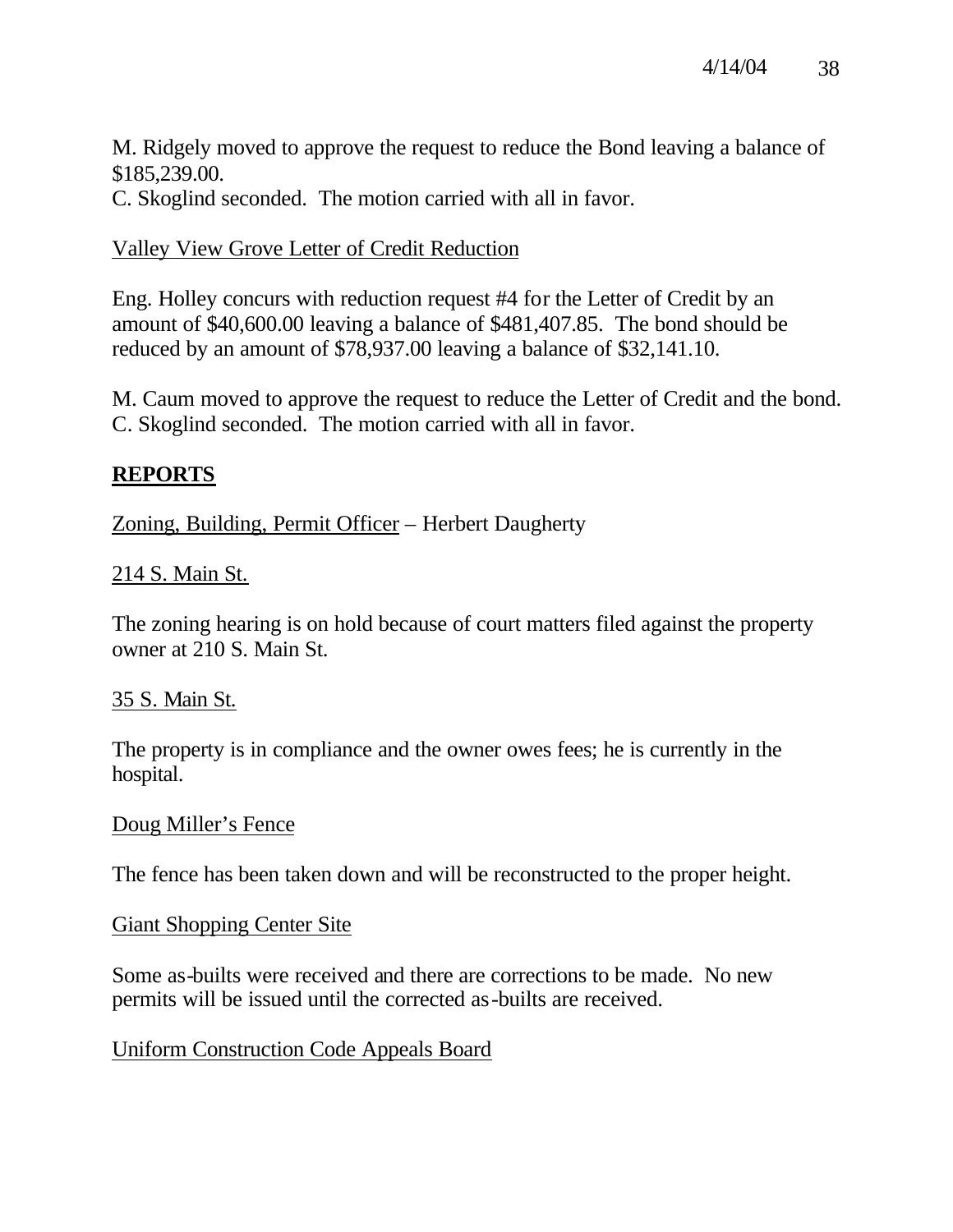Shrewsbury Township is interested in a local joint appeals board or we could have our own board of three members. Codes Enforcement is recommending a \$400.00 hearing fee plus expenses and payment to the board members of \$50.00 each.

This will be discussed in the next few months after we see how the County proposes to structure a County-wide appeals board.

## Complaints

Council would like to see a list of complaints that Codes Enforcement receives.

# **OTHER REPORTS**

**Water & Sewer** – Richard R. Buchanan

Meter Requirement for York Water customers

New sewer customers who will be customers of the York Water Company will be required to purchase a Borough meter.

### Shrewsbury Township Park – South of Constitution Ave.

The Township would like to connect to public water and sewer; based on preliminary consumption figures, the facility would need one or two EDUs. The water meter pit would have to be placed in the Borough.

Council will agree to let the site be connected to Borough water with the sewer capacity coming from the Township's capacity.

### Pumphouse Wells

Necessary permits from DEP and the SRBC were received for the pumphouse wells. Hydrogeologist Paul Miller submitted a construction proposal and Eng. Holley is studying different options to satisfy our operating needs. The construction plan must be submitted to the SRBC by May 9.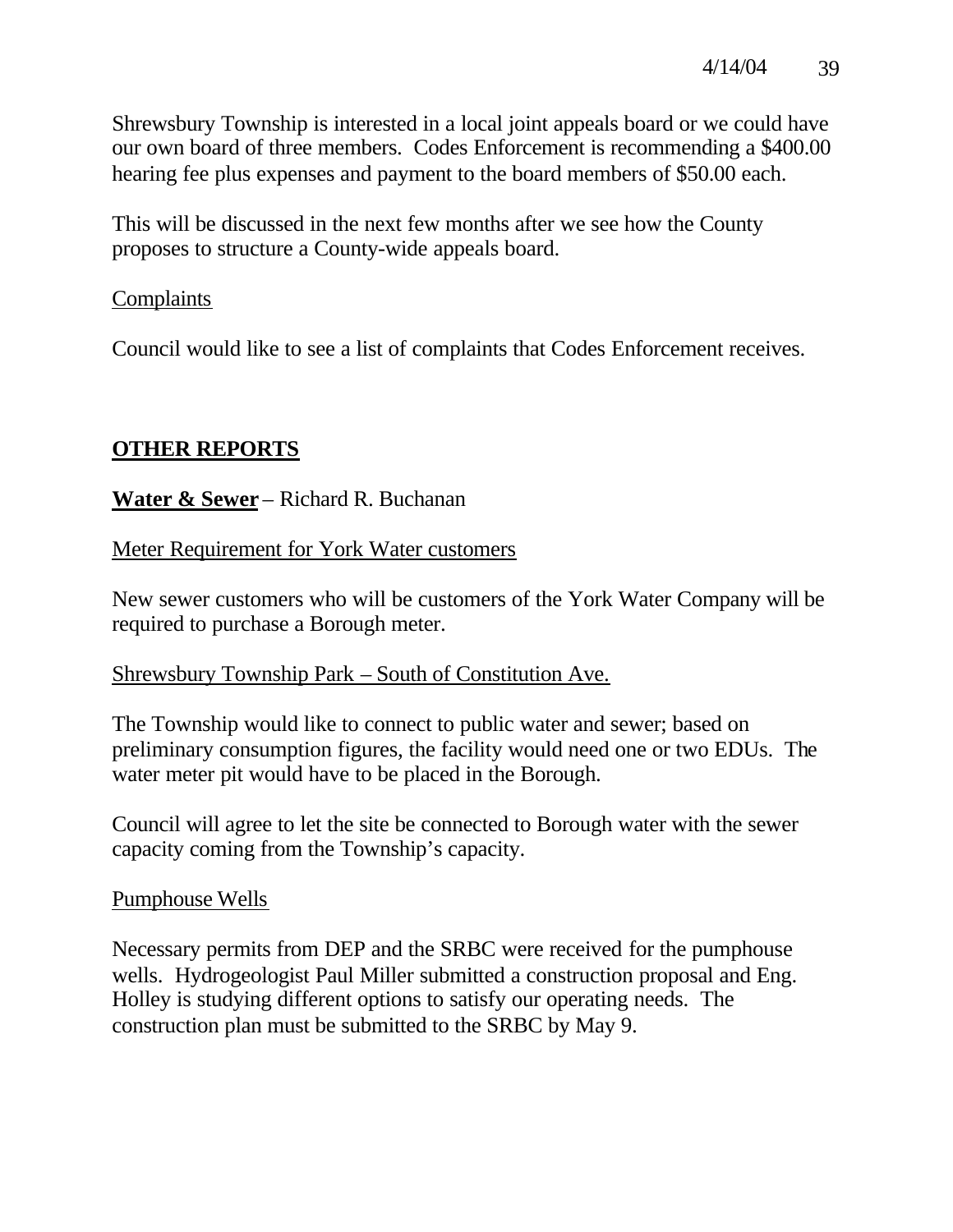#### **Greasetraps**

Sal's Pizza has still not responded about their greasetrap maintenance schedule. Sol. Rehmeyer is working with Brian. We still don't know if they are cleaning their trap.

#### Water Shutoff/Restoration Fee

The fee is currently \$40.00 (\$20.00 off and \$20.00 on) and charged when water is terminated for nonpayment.

F. Noble moved the fee be increased to \$125.00.

R. Buchanan seconded. When the vote was called there was a tie: three for(F. Noble, R. Buchanan and M. Caum) and three opposed(M. Ridgely, C. Skoglind and P. Schnabel).

Mayor Reedy had the option to break the tie. He stated he felt \$125.00 was excessive and voted no.

M. Ridgely then moved to increase the fee to \$80.00.

C. Skoglind seconded. The motion carried with all in favor.

If water needs to be terminated for repeat offenders, the fee may be raised again.

# **Public Roads & Lighting** – Christopher M. Skoglind

#### Road Work

The work in Southern farms will not be done jointly with Shrewsbury Township as they stated they do not want to go with a joint bid.

#### Street Light Resolutions

Four resolutions were presented for approval and signing:

Resolution #2004-5 Valley View Grove: 10 Borough-owned 70 watt, highpressure sodium vapor lights;

Resolution #2004-2 Valley View Grove: one Met-Ed owned 100 watt high pressure sodium vapor light on W. Clearview Dr.;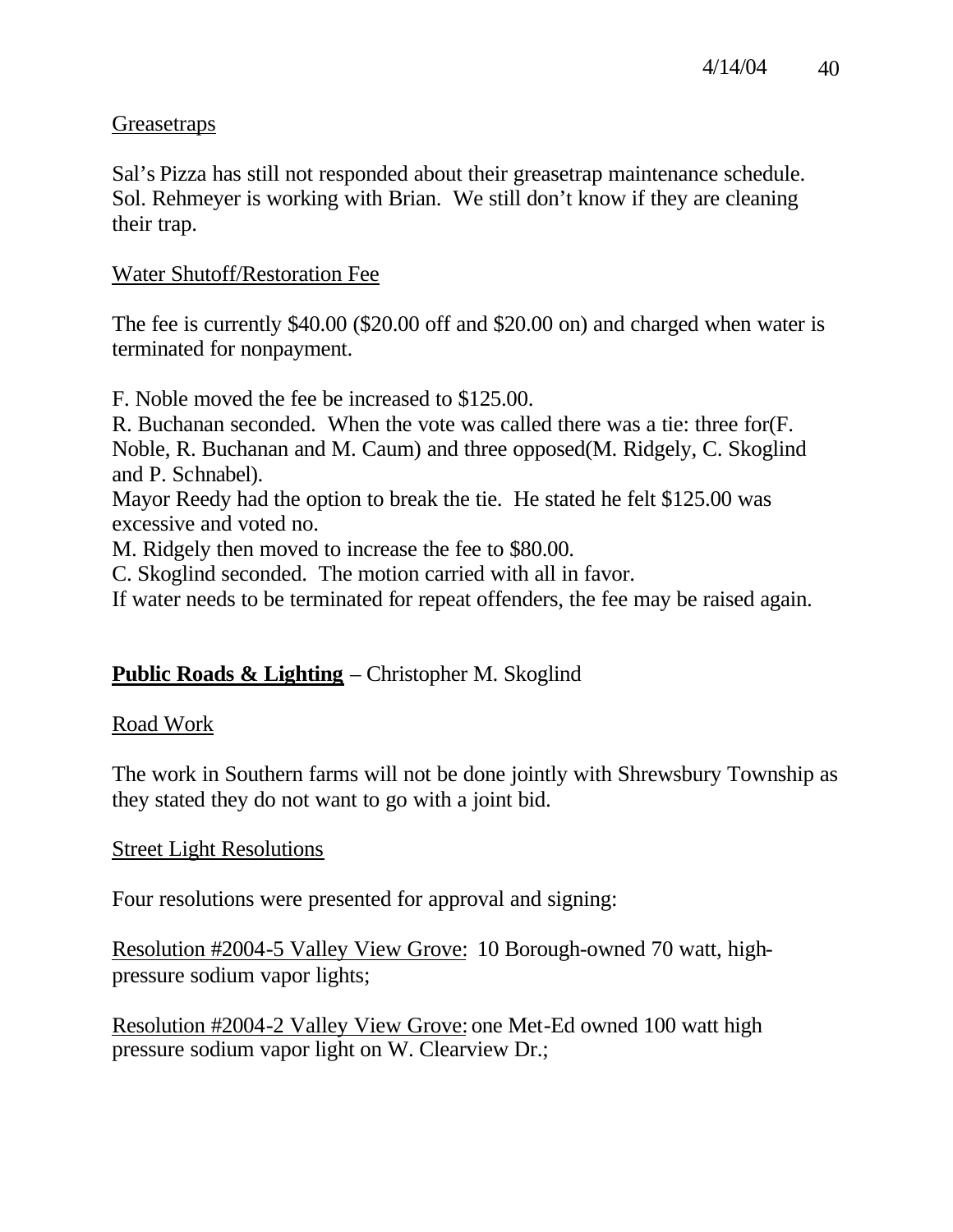Resolution #2004-4 Deer Creek Dev.: 2 Borough-owned 70 watt high pressure sodium vapor lights on Fawn Dr.

Resolution #2004-3 Northbrook Ln. and Fawn Dr.: one Med-Ed owned 100 watt high pressure sodium vapor light

C. Skoglind moved to approve the above resolutions.

F. Noble seconded. The motion carried with all in favor.

# **Public Lands, Buildings and Finance** – Michael W. Ridgely

## Scout House Renovations

Sam Albright, Troop 90 Scout Master, was present about the renovations. The window work will need to have three quotes and B. Sweitzer volunteered to get the three quotes.

The improvements may be paid from the recreation fee funds.

### New Public Works Building

Eng. Holley is working with Brian on the building to be placed near the salt shed.

### Former Library Building

A tour of the building revealed no major construction problems. The Committee would like to meet with Sol. Rehmeyer to help structure a lease or a purchase. The Borough would have more flexibility if we were a landlord. We will need to investigate if real estate taxes would need to be paid on the building, depending on the tenant.

Frank Dittenhafer stated Southern Community Services is still very much interested in leasing the building.

# **ENGINEER'S REPORT**

Eng. Holley stated there is talk of a treatment plant to be built in the Tolna area that could possibly take some of our sewage from the Deer Creek pump station.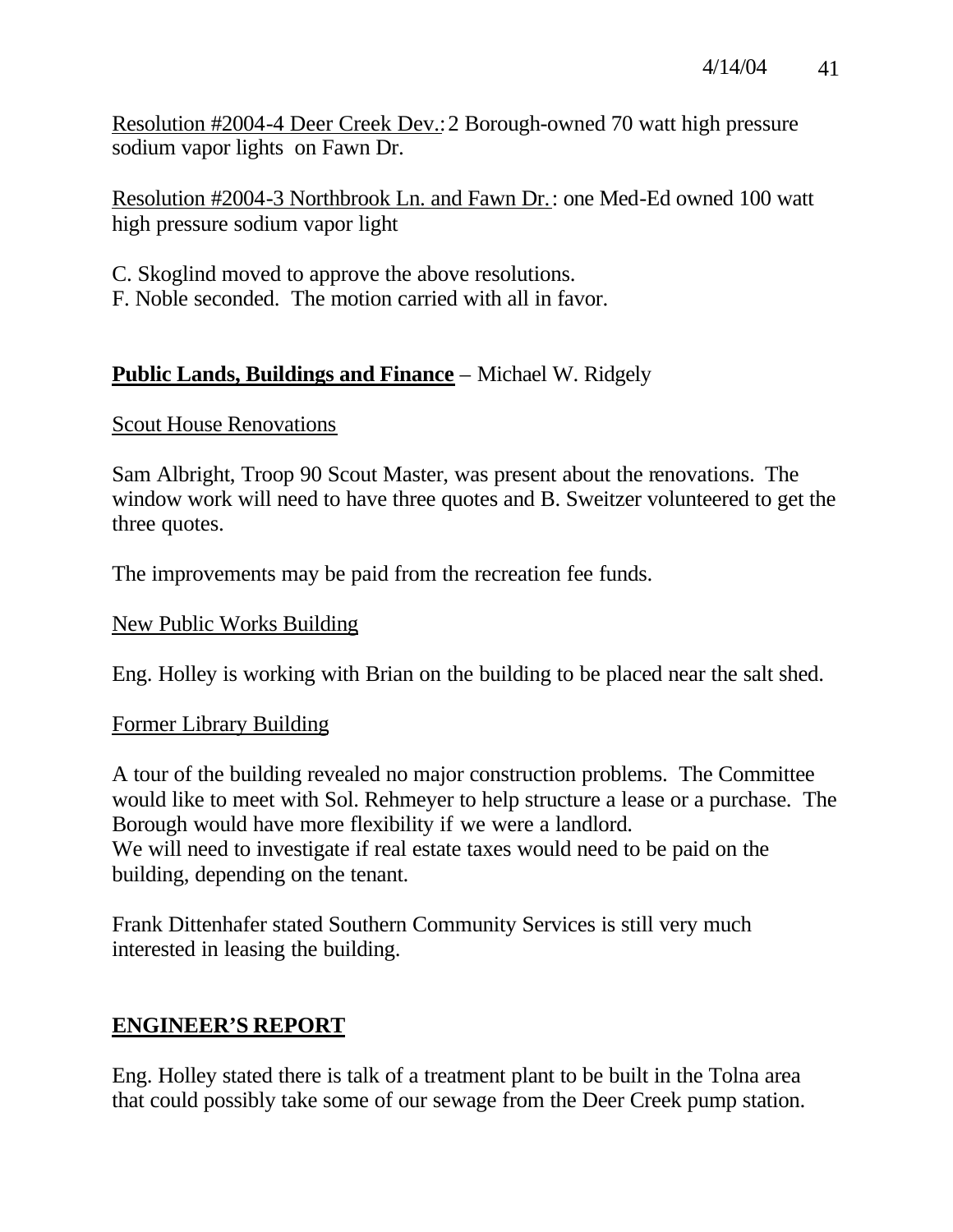# **SOLICITOR'S REPORT**

### Uniform Construction Code Ordinance 2004-2

M. Ridgely moved to adopt ordinance #2004-2 to adopt the Uniform Construction Code.

C. Skoglind seconded. Roll call vote:

| <b>Buchanan</b> | - in favor |
|-----------------|------------|
| Caum            | - in favor |
| <b>Noble</b>    | - in favor |
| Ridgely         | - in favor |
| Skoglind        | - in favor |
| Schnabel        | - in favor |

An item will be placed in the next newsletter.

### Cable Franchise

Adelphia's attorney will be sending a revised version of the franchise agreement.

### New Freedom Borough Sewer Bond Refinancing

This is on hold due to the resignation of their public works director.

### Freedom Systems

Phone calls were traded with Dave Crist of Freedom Systems. After Sol. Rehmeyer speaks with Mr. Crist, he will update the Borough on how to proceed.

### A. Grim's Glass

Mr. Miller's attorney has filed papers with the Commonwealth Court and after he files a brief in support of the land use appeal, Sol. Rehmeyer will file a response.

### AAA Zoning Hearing – Second Sign

The hearing is on May 6 and Jeff Keating has been asked to attend.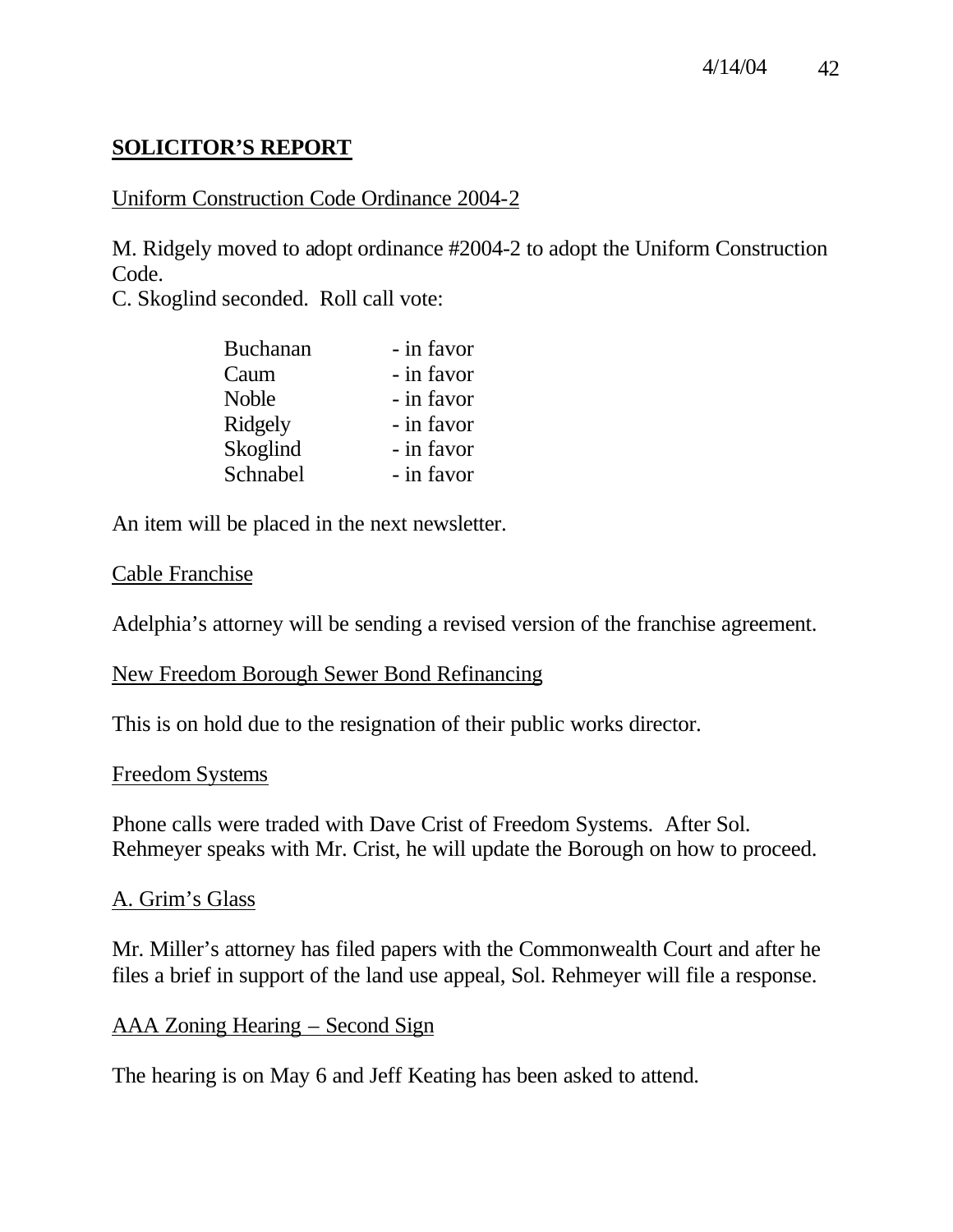### Review of Definition of Family in the Zoning Ordinance

The ordinance was amended from last month's discussion and if anyone has comments, please contact Sol. Rehemyer.

## **Public Safety, Welfare and Personnel** – Frederick C. Noble

## Tax Collector Applications

The Committee will meet within the next two weeks to interview the applicants. Rick Fairbend's last day will be June 21.

#### Summer Help

Brian needs one more student for summer help.

### Water Operator of the Year Nomination

Brian was nominated for Water Operator of the Year which will be awarded on April 22 at State College.

# **Secretary's Report** – Cindy L. Bosley

### Local Government Advisory Committee Meeting

The next meeting will be May 5.

# **York Area Tax Bureau** – Frederick C. Noble

### **Recreation Board/Regional Recreation Board** – Frederick C. Noble

### SRRB

As a result of the joint meeting, it was decided to shut down the SRRB and form an audit and inventory committee in order to close it out. Fred volunteered to serve on that committee.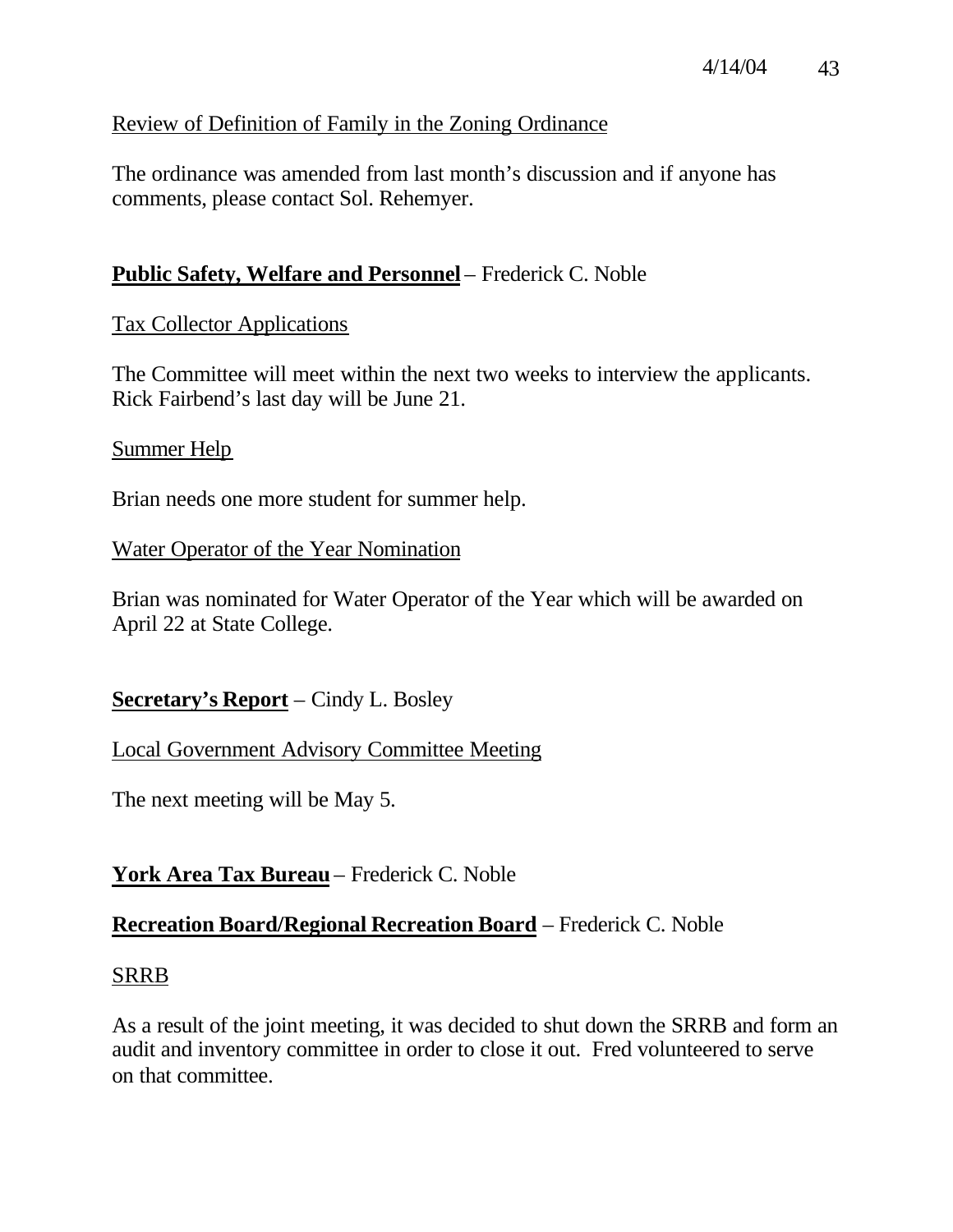C. Skoglind moved to appoint Fred Noble to the audit and inventory committee to close down the SRRB.

R. Buchanan seconded. The motion carried with all in favor.

P. Schnabel signed the letter to be sent to Andy Bobby thanking him for his service and time spent on field scheduling.

# **Subdivision, Land Development and Zoning**

#### Open Burning

Several responses were received in favor of retaining open burning. Burning in a barrel is as dangerous as open burning. It was discussed to set time limitations on the length of the permit, should a permit be issued each time a person burns and should the fire chief be notified each time a person burns.

It was decided to let it go for now and Sol. Rehmeyer will prepare some revisions for review.

#### **Planning Commission/Regional Planning Commission**

#### **Southern Regional Police Commission** – Richard R. Buchanan

There was discussion on patrol time based on per capita. There is a meeting next Wednesday to discuss what expenses would be and how many officers would be let go if Glen Rock does drop out.

Buck stated legislation was passed if an officer is killed in the line of duty, his spouse and children would received his salary for the rest of their lives. Insurance is available, but it is very costly.

Buck was asked to check into the paint ball activity around town.

### **UNFINISHED BUSINESS**

### **NEW BUSINESS**

# **COMMUNICATIONS**